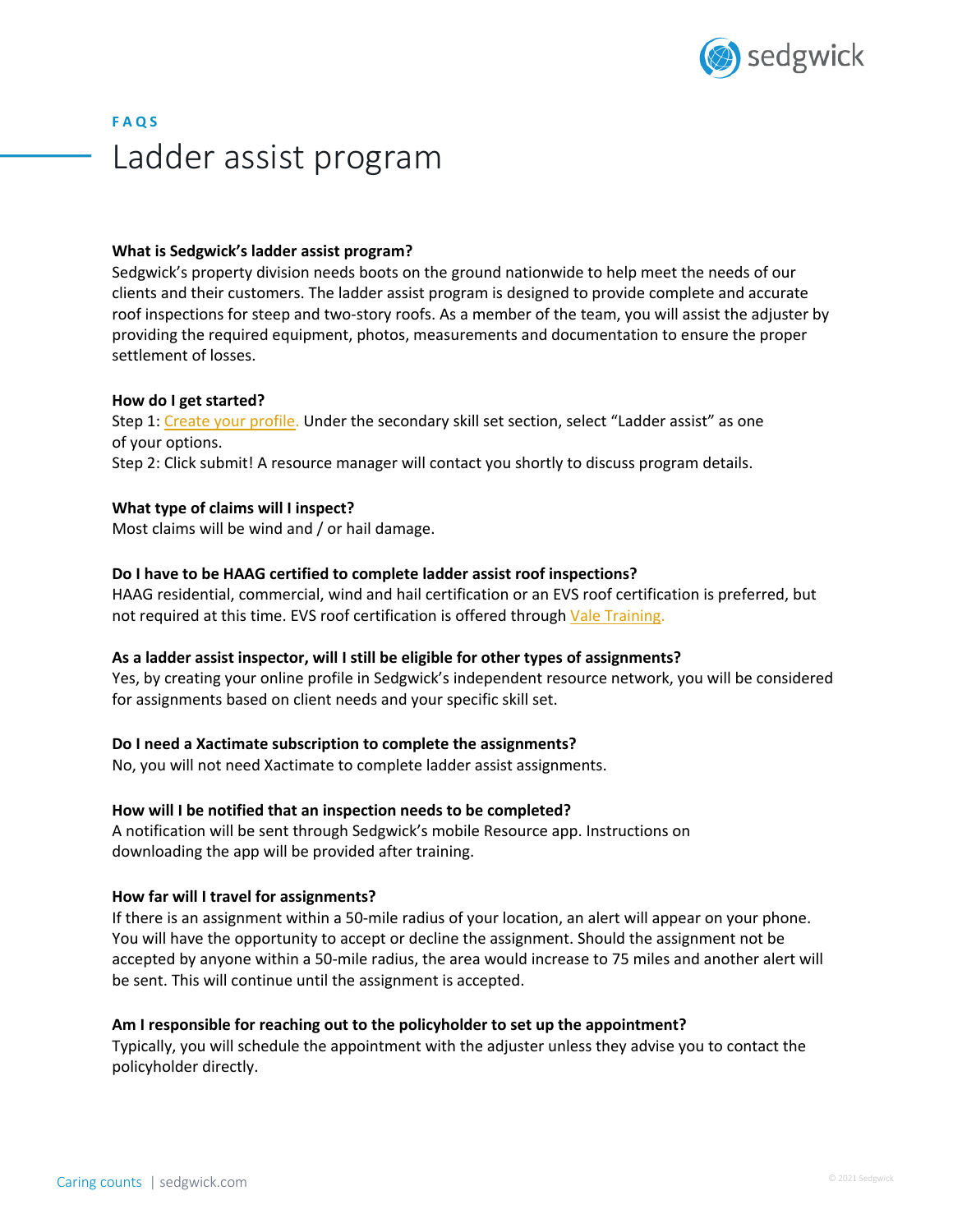# **How do I identify myself to the policyholder and adjuster once onsite?**

Upon arrival at an assigned loss location, you will be required to provide an introduction and proof of identification (state-issued DL).

## **Is there a dress code?**

#### *Professional appearance standards*

| Acceptable                   | Unacceptable                |
|------------------------------|-----------------------------|
| Polo shirts                  | Ripped or tattered clothing |
| Slacks (dockers style OK)    | Halter or midriff tops      |
| Dress pants                  | Athletic style sweatshirts  |
| <b>Blouses</b>               | Leggings                    |
| Shirts with collars          | Sweatpants                  |
| <b>Sweaters</b>              | T-shirts                    |
| Jeans                        | Thong sandals               |
| <b>Turtlenecks</b>           | Halter or midriff tops      |
| Athletic shoes / cougar paws | Shorts                      |
| Cap or hat with network logo |                             |

## **What equipment is needed?**

- Fully charged mobile device
- External power supply if needed
- Measuring tools (chalk, graph paper, pencil, measuring tape)
- Shingle gauge
- Pitch gauge
- Moisture meter
- 32-foot ladder
- Safety gear
- Roof gauge
- Hook ladder
- Cougar Paws or similar footwear

# **Is there a cost to get started?**

No, as long as you already have the equipment necessary to complete roof inspections (see list above).

# **What is the onboarding process?**

You will be asked to consent to a standard employment background check (must have a valid driver's license), sign required paperwork, complete online training, and download and register our mobile apps.

# **If I have already completed the onboarding process, do I have to do it again?**

No, you do not.

# **Do I need to have a state adjuster license to perform ladder assist roof inspections?**

No, you do not need an adjuster license to perform roof inspections.